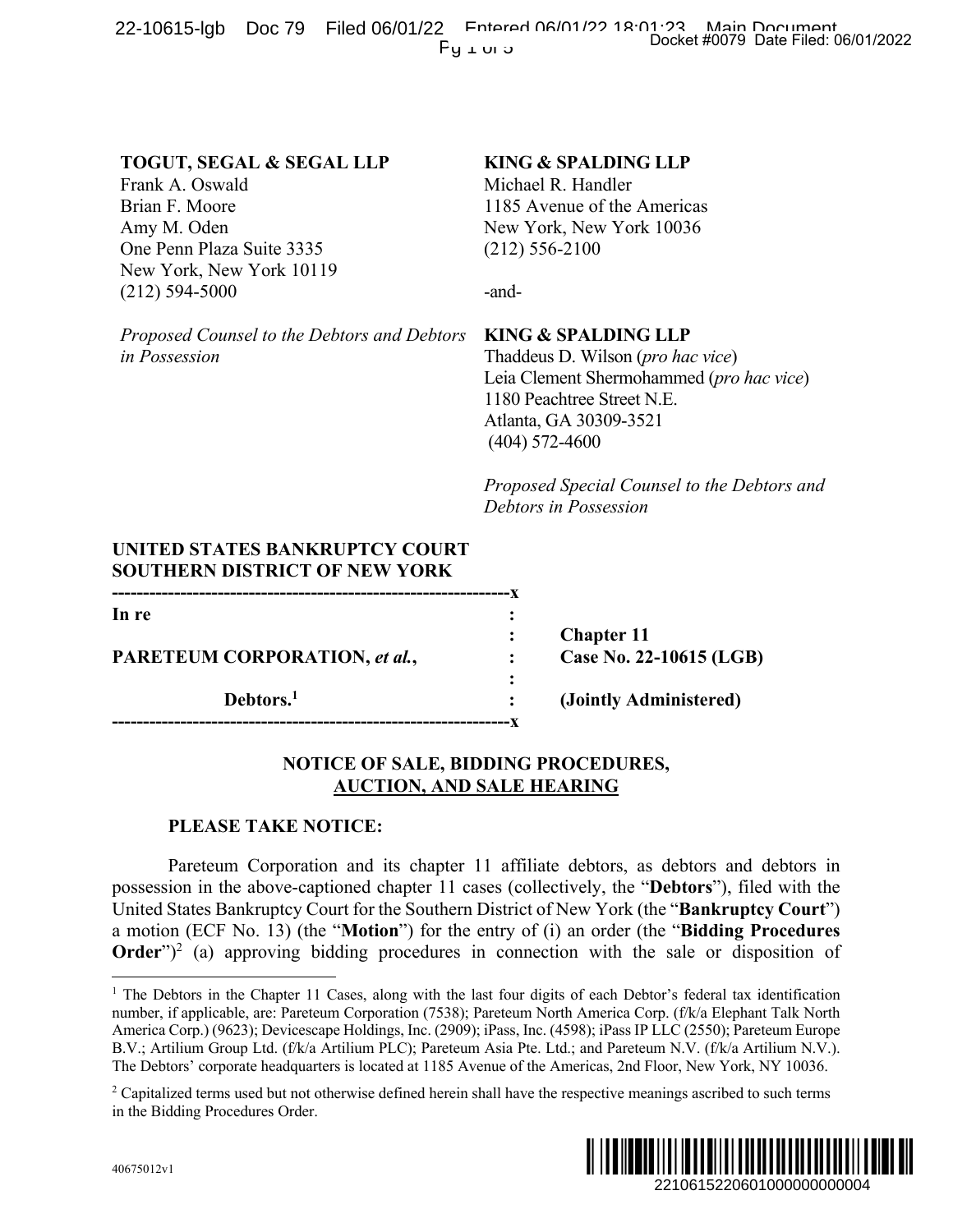#### 22-10615-lgb Doc 79 Filed 06/01/22 Entered 06/01/22 18:01:23 Main Document Pg 2 of 5

substantially all of the Debtors' assets (the "**Assets**"); (b) approving the Expense Reimbursement for the Stalking Horse Bidders (as hereinafter defined); (c) scheduling an auction (the "**Auction**") of the Assets and a hearing (the "**Sale Hearing**") to consider approval of proposed sale transactions; (d) approving the form and manner of notice of sales of the Assets, the Auction, and the Sale Hearing; (e) approving the form and manner of notice to each non-Debtor counterparty (each, a "**Counterparty**") to executory contracts and unexpired leases (collectively, the "**Contracts** and **Leases**") regarding the Debtors' potential assumption and assignment of their Contracts and Leases and of the Debtors' calculation of the amount necessary to cure all monetary defaults thereunder (collectively, the "**Cure Costs**"); (f) approving procedures for the assumption and assignment of Contracts (the "**Assumption and Assignment Procedures**"); and (g) granting related relief; and (ii) one or more orders (each, a "**Sale Order**") (a) authorizing the sale of the Assets free and clear of all liens, claims, interests, and encumbrances; (b) authorizing the proposed assumption and assignment of the Contracts and Leases listed on **Exhibit A** to the Assumption and Assignment Notice, which contains a list of all of the Debtors' Contracts and Leases (collectively, the "**Proposed Assumed Contracts**"); and (c) granting related relief.

On May 31, 2022, the Bankruptcy Court entered the Bidding Procedures Order (ECF No. 76), approving the relief requested in the Motion.

#### **Stalking Horse Bid**

A binding stalking horse bid (the "**Stalking Horse Bid**") has been submitted by Circles MVNE Pte. Ltd. and Channel Ventures Group, LLC (collectively, the "**Stalking Horse Bidders**"). The Stalking Horse Bidder has executed an asset purchase agreement (the "**Stalking Horse Agreement**")3 for the purchase of the Debtors' assets identified in the Stalking Horse Agreement hereto (the "**Stalking Horse Package**"). The Stalking Horse Bid is subject to higher or otherwise better offers submitted in accordance with the terms and provisions of the Bidding Procedures.

**Notwithstanding anything to the contrary in this Sale Notice or the Bidding Procedures, the Official Committee of Unsecured Creditors (the "Committee") is analyzing the Stalking Horse Bid. To the extent that the Committee determines that an appropriate basis exists, the Committee may seek to disallow any portion of the credit bid amount of \$60,008,167 as indicated in the Stalking Horse Agreement (the "Credit Bid Amount"), challenge the right of the Stalking Horse Bidder to credit bid on any grounds, challenge any purported liens, object to the Stalking Horse Agreement, and object to the assets included in the Stalking Horse Package. Thus, prospective bidders may elect to submit a bid for an amount less than the amount of the Credit Bid Amount and/or for less than the full Stalking Horse Package and still be considered as a Qualified Bidder that can participate in the Auction pursuant to the Bidding Procedures. The Debtors, in consultation with the Consultation Parties, will review all of the bids that are received by the Bid Deadline and determine whether any Qualified Bids have been received, and whether an Auction will commence.** 

The Debtors are seeking to sell substantially all of their assets (the "**Assets**") including, but not limited to, inventory, intellectual property, prepaid expenses, and furniture, fixtures, and equipment.

<sup>3</sup> The Stalking Horse Agreement is attached as **Exhibit C** to the Motion.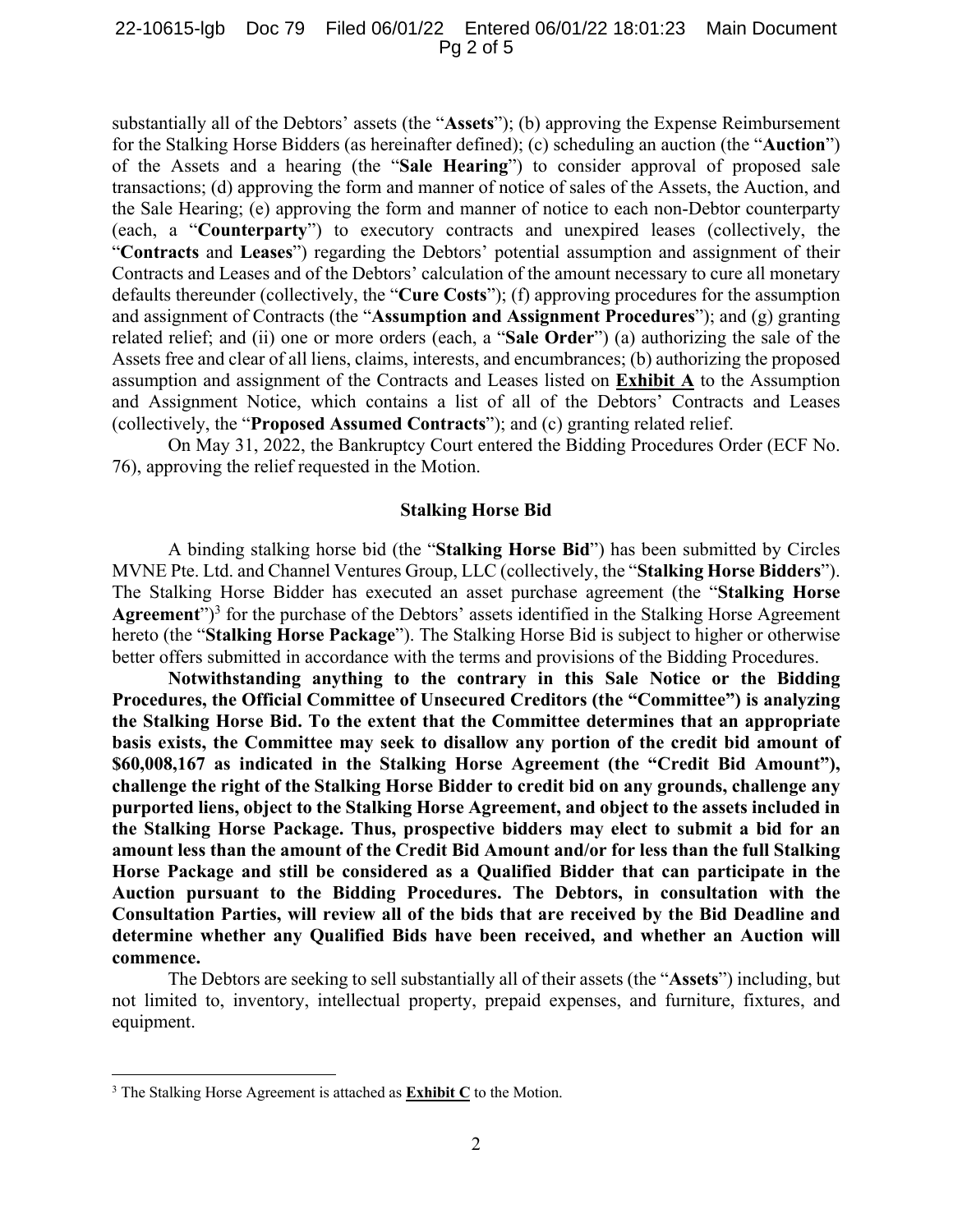### 22-10615-lgb Doc 79 Filed 06/01/22 Entered 06/01/22 18:01:23 Main Document Pg 3 of 5

#### **IMPORTANT DATES AND DEADLINES**

- *Auction*. If there are two or more Qualified Bids, then an Auction for the Assets has been scheduled for (i) **June 15, 2022 at 8:00 a.m. (Eastern Time)**, virtually via videoconference and live, at the offices of King & Spalding LLP, 1185 Avenue of the Americas, 34<sup>th</sup> Floor, New York, New York 10036. The Debtors reserve the right to adjourn or continue the Auction to a later date.
- *Sale Objection Deadlines*. Objections to a proposed Sale Transaction to the Stalking Horse Bidder, including any objection to the sale of any Assets free and clear of liens, claims, interests, and encumbrances pursuant to section 363(f) of the Bankruptcy Code and/or entry of a Sale Order, must be (i) filed in accordance with the Bidding Procedures Order, (ii) filed with the Bankruptcy Court, and (iii) served on the Objection Notice Parties (as identified and defined in the Bidding Procedures) by no later than (i) **June 14, 2022 at 4:00 p.m. (Eastern Time)**, with respect to the proposed sale of the Stalking Horse Package to the Stalking Horse Bidders pursuant to the Stalking Horse Agreement, or (ii) **June 17, 2022 at 4:00 p.m. (Eastern Time)**], with respect to the sale of any Assets to a Successful Bidder (other than the Stalking Horse Bidders pursuant to the Stalking Horse Agreement), following an Auction**.**

Objections must be served on the following parties so as to be *received* by the above deadline:

- (i) proposed counsel to the Debtors, (a) King & Spalding LLP, 1180 Peachtree Street, 35th Floor, Atlanta, Georgia 30309 (Attn: Thaddeus D. Wilson, thadwilson@kslaw.com) and (b) Togut, Segal & Segal, LLP, One Penn Plaza, Suite 3335, New York, NY 10119 (Attn: Frank A. Oswald, frankoswald@teamtogut.com);
- (ii) proposed counsel to the Official Committee of Unsecured Creditors, Sidley Austin LLP, 787 Seventh Avenue, New York NY 10019 (Attn: Michael G. Burke, mgburke@sidley.com);
- (iii) counsel to Circles, DLA Piper, LLP (US), 1251 Avenue of the Americas,  $27<sup>th</sup>$  Floor, New York, New York 10036 (Attn: Jamila Justine Willis, jamila.willis@us.dlapiper.com);
- (iv) counsel to CVG, Montgomery McCracken Walker & Rhoads LLP, 437 Madison Avenue, 24<sup>th</sup> Floor, New York, NY 10022 (Attn: David M. Banker, dbanker@mmwr.com and Maura I. Russell, mrussell@mmwr.com);
- (v) counsel to the United States Trustee, 201 Varick Street, Room 1006, New York, New York 10014 (Attn: Susan Arbeit, susan.arbeit@usdoj.gov); and
- (vi) FTI, 1345 6th Avenue, New York, NY 10105 (Attn: Glenn Tobias, glenn.tobias@fticapitaladvisors.com and Dheeraj Garg, Dheeraj.garg@fticapitaladvisors.com).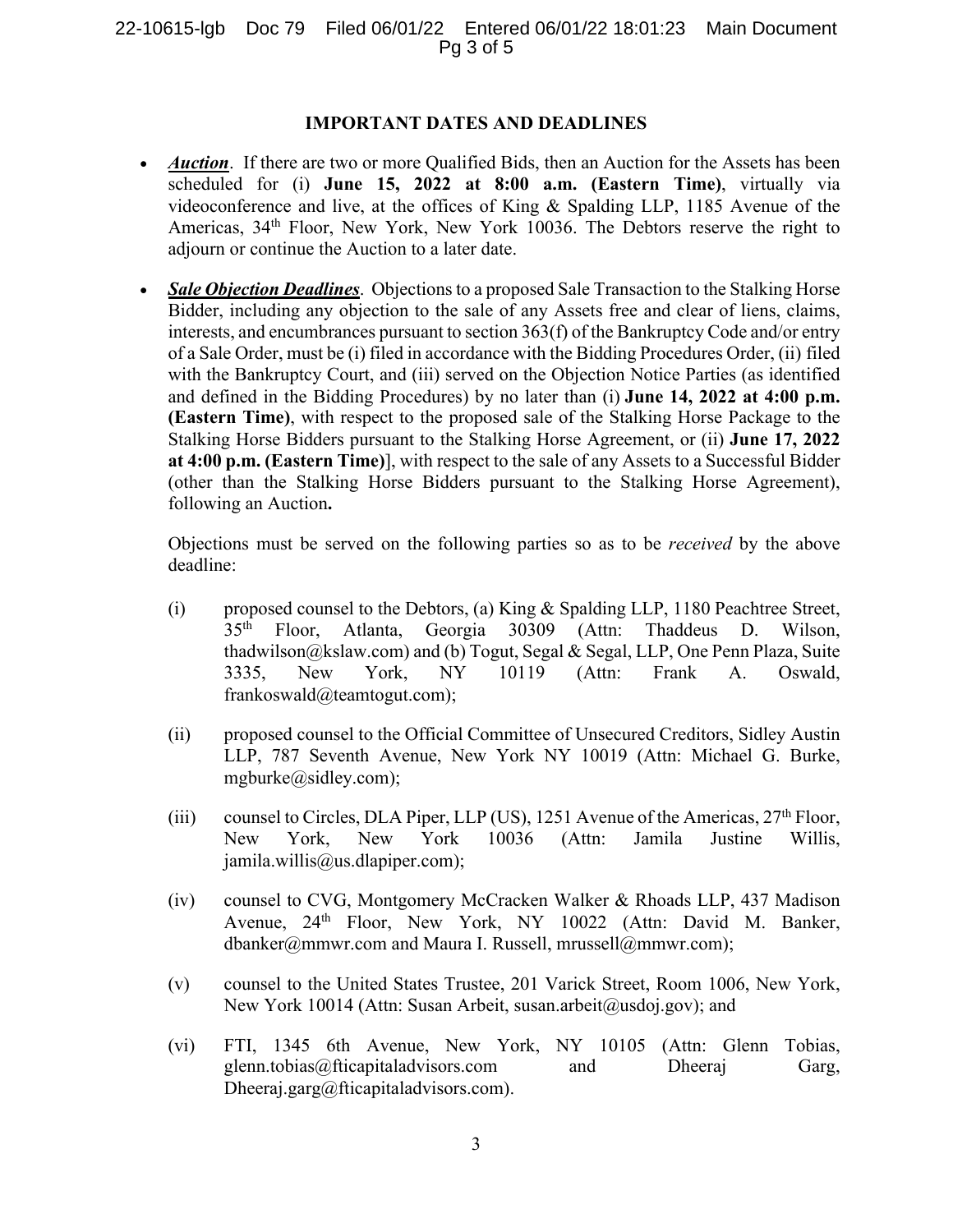#### 22-10615-lgb Doc 79 Filed 06/01/22 Entered 06/01/22 18:01:23 Main Document Pg 4 of 5

• *Sale Hearing*. The Sale Hearing shall be held before the Bankruptcy Court for the Southern District of New York, before the Honorable Lisa G. Beckerman, United States Bankruptcy Judge, One Bowling Green, Courtroom 601, New York, New York 10004 on (i) **June 23, 2022**, **at 9:00 a.m. (Eastern Time)** with respect to the sale of the sale of the Assets to the Stalking Horse bidder or the Successful Bidder, as applicable. In light of the COVID-19 pandemic and in accordance with the Court's General Order M-543, the Sale Hearing will only be conducted via Zoom for Government. Parties should not appear in person.

#### **Additional Information**

Any party interested in submitting a bid for the Assets should contact the Debtors' advisors, Glenn Tobias (glenn.tobias@fticapitaladvisors.com) and Dheeraj Garg (Dheeraj.garg@fticonsulting.com) of the Debtors' advisory professionals, FTI Capital Advisors, LLC. ("**FTI**").

Copies of the Motion, the Bidding Procedures Order, the Bidding Procedures, and the Stalking Horse Agreement may be obtained free of charge at the website dedicated to the Debtors' chapter 11 cases maintained by their claims and noticing agent and administrative advisor, Kurzman Carson Consultants, LLC, located at www.kccllc.net/pareteum.

## **Reservation of Rights**

The Debtors reserve the right to, in their reasonable business judgment, in a manner consistent with their fiduciary duties and applicable law, and in consultation with the Consultation Parties, modify the Bidding Procedures; waive terms and conditions set forth therein; extend the deadlines set forth therein; announce at the Auction modified or additional procedures for conducting the Auction; and provide reasonable accommodations to the Stalking Horse Bidder with respect to such terms, conditions, and deadlines of the bidding and auction process to promote further bids by such bidder, in each case, to the extent not materially inconsistent with the Bidding Procedures and the Bidding Procedures Order. **Except as provided in the Stalking Horse Agreement, nothing shall obligate the Debtors to consummate or pursue any transaction with respect to any Asset with any bidder**.

**THE FAILURE OF ANY PERSON OR ENTITY TO FILE AND SERVE AN OBJECTION IN ACCORDANCE WITH THE BIDDING PROCEDURES ORDER BY THE APPLICABLE SALE OBJECTION DEADLINE SHALL FOREVER BAR SUCH PERSON OR ENTITY FROM ASSERTING ANY OBJECTION TO THE MOTION, SALE ORDERS, THE PROPOSED SALE TRANSACTIONS, OR THE DEBTORS' CONSUMMATION OF THE STALKING HORSE AGREEMENT OR ANY OTHER ASSET PURCHASE AGREEMENT EXECUTED BY THE DEBTORS AND A SUCCESSFUL BIDDER AT THE AUCTION.**